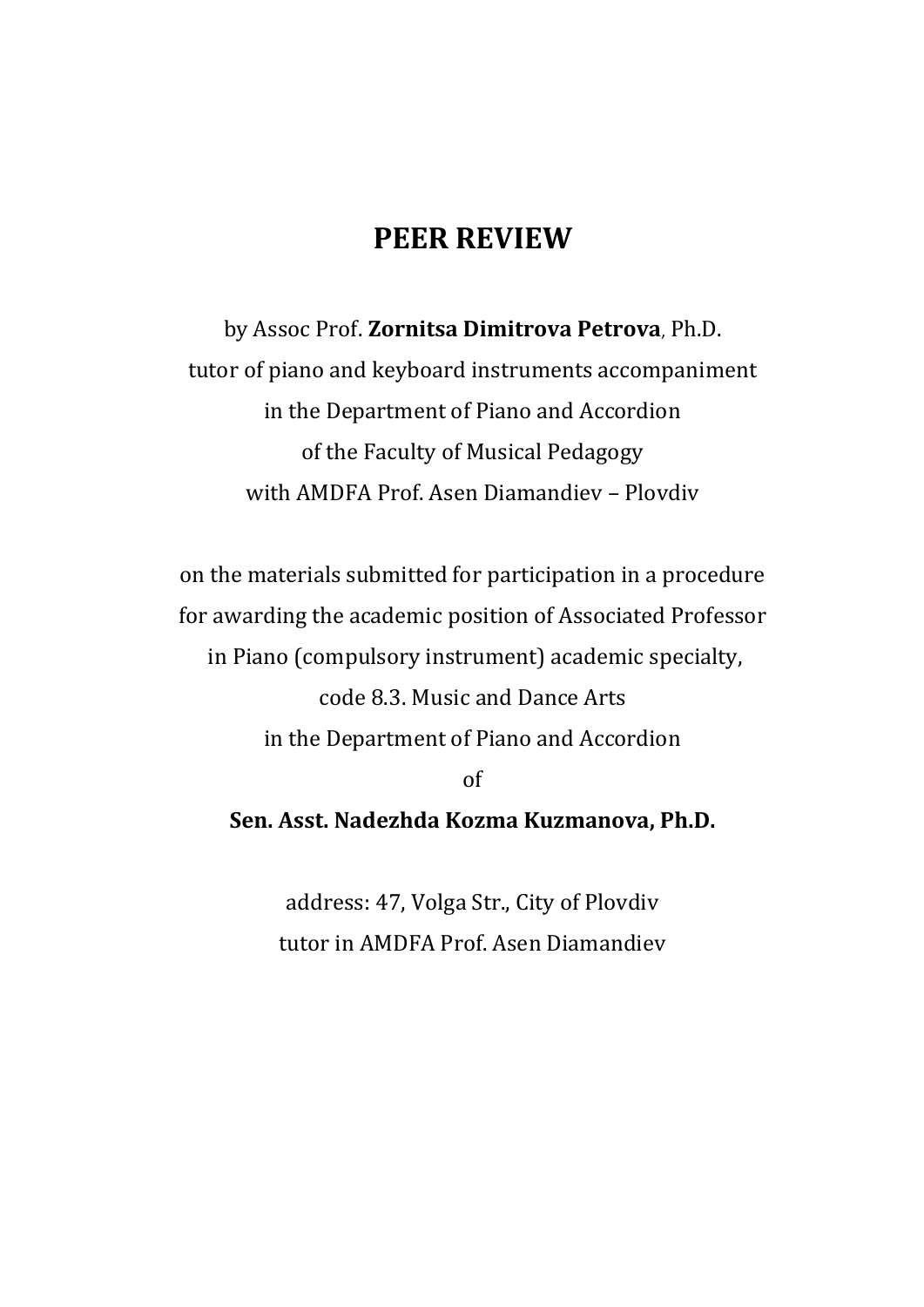The task to review the professional work of a long-time colleague like Sen. Asst. Nadezhda Kuzmanova, Ph.D. is both exciting and demanding.

Our acquaintanceship dates back to her student years, so I was a happy witness of almost all her achievements that shaped her dominant and creative presence over time. I have personally experienced the artistic achievements that year after year raised the growth of a talented, erudite and consistent pianist and educator. The main challenge for me was to turn the subjective satisfaction into an objective and logical evaluation. Therefore, following the formal sequence, I will highlight some factors that, in my opinion, naturally bear the weight in shaping the undisputed artistic, creative and educational merits of Sen. Asst. Nadezhda Kuzmanova, Ph.D.

First of all, I would like to emphasize the high level of pianistic and artistic education acquired during the years of her academic training. I think that the class of the renowned pianist and tutor Prof. Georgi Petrov has long ago and lastingly acquired the prestige of a keyboard instruments school, in which the teaching of the instrument is inextricably linked with the education of higher professional virtues, such as a wide repertoire horizon, indisputable aesthetic knowledge, constant strive for experimentation and improvisation, inspired performance of contemporary keyboard instruments music of Bulgarian composers. Nadezhda Kuzmanova not only preserves these professional virtues in time, but also carries them today, enriched by her natural creative passions and interests.

During her university studies (1992) she studied as a guest student with Prof. Gunda Köhler-Scharlach at the University of Music FRANZ LISZT, Weimar. This important period undoubtedly contributed in the enrichment of the professional development of the pianist.

Important role in the creative biography of Sen. Asst. Nadezhda Kuzmanova, Ph.D. must be attributed to the Prof. Peter Feuchtwanger (England) keyboard instruments interpretation master classes and the numerous concerts associated with them (in Weimar, Zion, Lübeck and Bonn).

Of particular importance in N. Kuzmanova, Ph.D., concert practice is her participation in various chamber formations:

- 1. The RANG Keyboard Quartet (with Prof. Georgi Petrov, Rayna Petrova, and Arno Hovagimyan), with which she performed and recorded (premiere in the country) all the concerts of J. S. Bach for two, three and four pianos.
- 2. The vocal chamber duo with Nely Koycheva (alto) the first performer of the Charles Ives songs in Bulgaria.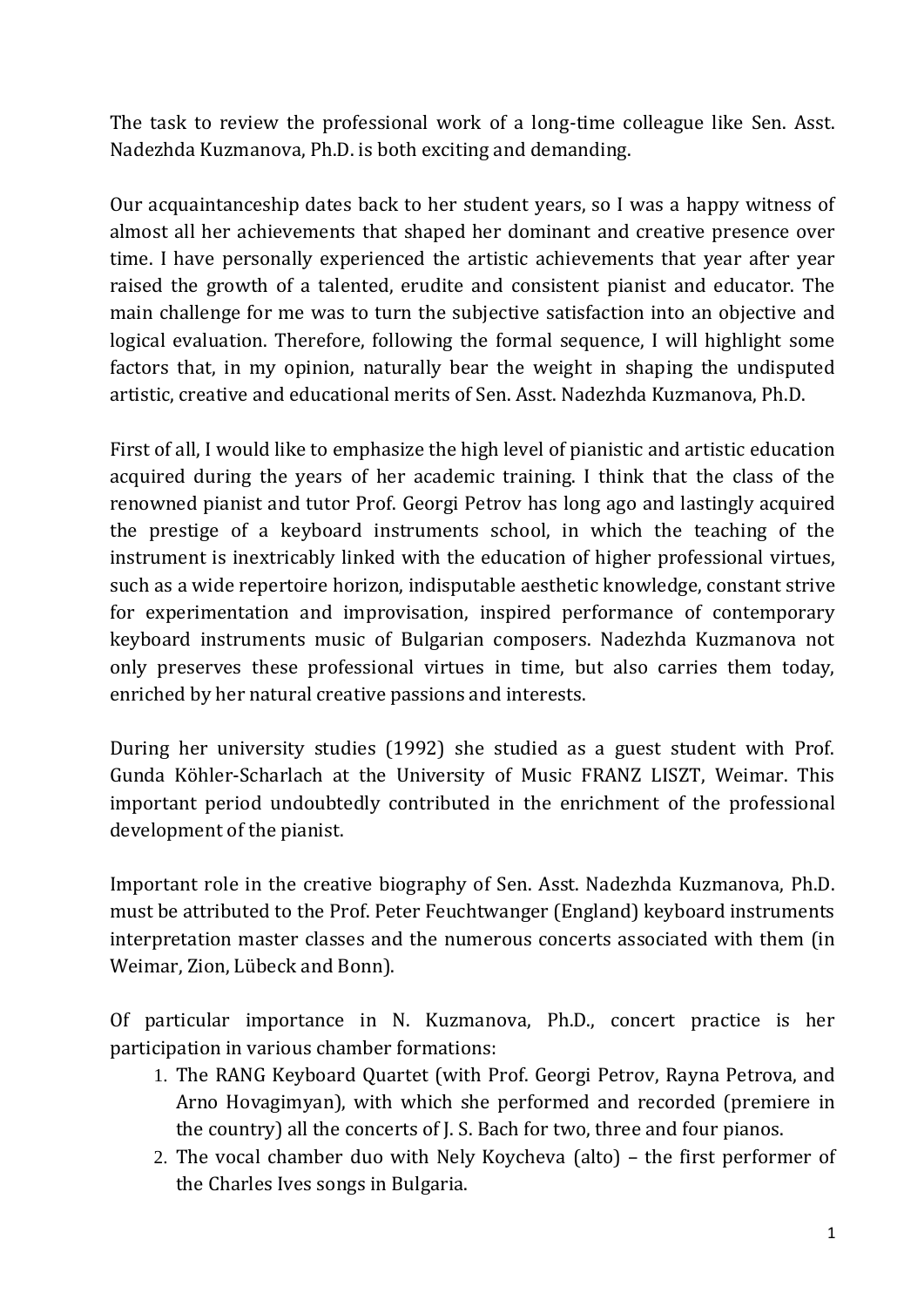- 3. The keyboard duo with Rayna Petrova, with whom she performed the works of Franz Schubert for four hands in five integral concerts.
- 4. The numerous chamber configurations within the 6 concert programs entitled The Chamber Music of Gabriel Faure. The creative collaboration with renowned musicians such as Prof. Nedyalcho Todorov, Prof. Aleksandar Spirov, Prof. Magdalena Chikcheva, etc., led to the successfully defended Ph.D. degree in 2014.
- 5. The specializations in Methods of Piano Training at the National Academy of Music Prof. Pancho Vladigerov (2010) and the organ training at the Academy of Music, Dance and Fine Arts (*AMDFA*) (2013-2017) significantly extend the pedagogical and artistic experience of Sen. Asst. N. Kuzmanova, Ph.D. The second specialization (under the supervision of Stefan Dalchev, Ph.D.) shapes the presence of active-performing Bulgarian organ performers.

The Fulfillment of the Minimum National Requirements Statement plays a main role in the attached documents set. It is clear and truthfully reflects N. Kuzmanova's many appearances. Even at the first glance, the impression of persistent, constant and consistent artistic work, which includes various solo and chamber recitals, style-rich organ programs, recording activities, participation in prestigious festivals, is evident.

In terms of the Group C Indicators, the performance of the V.A. Mozart's Piano Concerto in D Minor with the Symphony Orchestra of the City of Targu Mures – Romania is clearly prominent. This legendary work was interpreted by Nadezhda Kuzmanova under the direction of the renowned Bulgarian conductor, Radosveta Boyadzhieva, (13 June 1997). The following is a series of integral recitals: The concerts for 2, 3 and 4 pianos by J.S. Bach; Piano Music for 4 Hands by Fr. Schubert; The songs of the American composer Charles Ives. Nadezhda Kuzmanova carries her talent and depth over her affinity for the complete creative picture of any author, style or age. She selects bright interpreters for the concert podium, with which she enters into deep and rich stylistic layers.

In this group of indicators I would like to highlight the concert program The Romantic world of Gabriel Faure, performed together with the great Bulgarian violinist and tutor, Prof. Nedyalcho Todorov. Deeply personal and ecstatic is my memory of an inspired ensemble performance that immersed the audience in the exquisite, immaculate world of the French composer. Prof. Todorov recalls the following for the performance of both violin sonatas and both miniatures (Lullaby op. 16 and Andante op. 75): "I must emphasize that our collaboration with Nadezhda Kuzmanova has always given me great satisfaction. Her deep penetration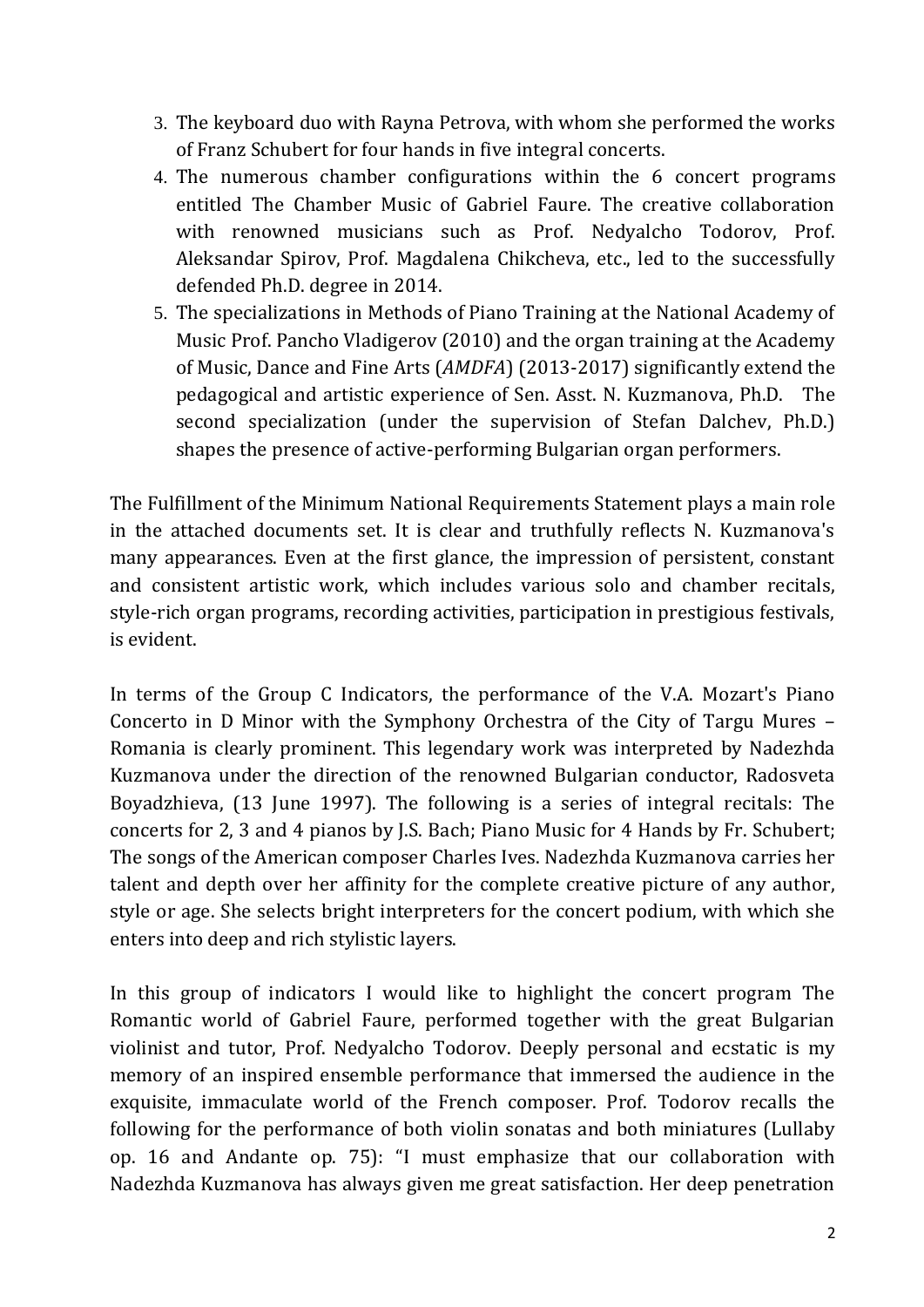into the Faure's style and her comprehensive knowledge of the spirit and the specific features of his music inspired and enriched me. As the first researcher of his chamber art in Bulgaria, she was able to discover his true beauty and allure. The whole preparation process, which turned into a truly creative empathy and creative interaction, resulted in high results, well appreciated by the high demanding chamber-instrumental art professionals and connoisseurs and critics."<sup>1</sup>

In the rich series of creative performances (Japanese Music Concert; Slavic Composers' Songs Concert, Forgotten Masterpieces Concert), the most prominent are those in which Nadezhda Kuzmanova played with Nely Koycheva – a singer with deep and richly nuanced and striking alto timbre, and Albena Dimova – a pianist and tutor of leading importance in contemporary Bulgarian keyboard instruments culture. Conclusion can be made of the strict precision and sense in the selection of the creative collaborations.

I would also like to express my sincere respect for N. Kuzmanova's newest creative role – the vast "space" of organ music, sacred and secular, baroque and romantic. The recital performed in the concert hall of AMDFA Prof. Asen Diamandiev (17 April 2016) and the joint concert with Prof. Albena Dimova (Keyboard Dialogues for Organ and Piano, 26.02.2017) are another evidence of high instrumental skill, acquired in the year of specialization for Nadezhda's rich repertoire portfolio, featuring organ masterpieces by J.S. Bach, A. Vivaldi, D. Buxtehude, J. Rheinberger, G. Merkel, F. Mendelssohn and C. Frank. Some other organ and piano ensembles must be added, such as the first performances of Rhapsody for organ and piano and Fantasy for organ and piano by Clifford Demarest, Sonata for piano and organ by Velislav Zaimov and Morning Serenade for piano and organ by Francis Poulenc.

In terms of Group D Indicators, Sen. Asst. Kuzmanova attached her book The Chamber Music of Gabriel Faure, published in 2019 based on her dissertation thesis. The subtitle Through the Pianist's Eyes immediately emphasizes the practical applicability of the book, summarizing the musicological knowledge gained through doctoral studies on the one hand, and on the other, organizing numerous analyzes, guidelines and interpretative views derived from "live" musical activity. All of the indisputable merits and contributions of the book should include the rich and extremely rare photographic material, which further enriches the scientific and cognitive value of what was written about the "master of charm", as Gabriel Faure was called according to the author.

**.** 

 $1$  Prof. Nedyalcho Todorov, "Impressions of my creative collaboration with Nadezhda Kuzmanova, Ph.D.", 9 July 2019.